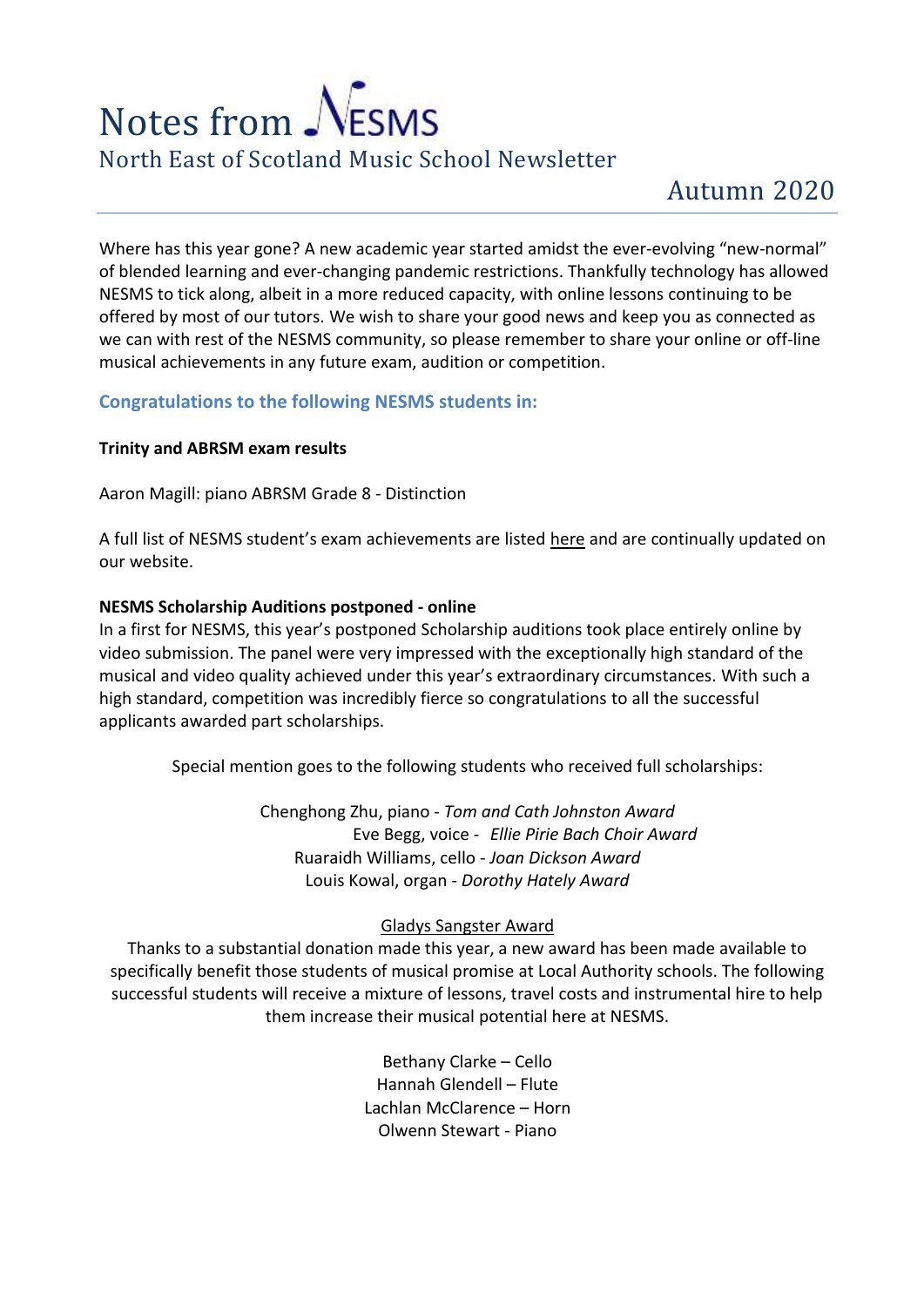# **What's been going on at NESMS:**

#### **NESMS moves online**

During lockdown, most of our tutors were able to continue teaching pupils using the NESMS Zoom room option. Negotiating online lessons was a steep learning curve for everyone at the beginning and one which has continued to evolve to ultimately provide the best continuity of musical tuition in these challenging times.

A reminder that for those musicians using Zoom, please see this YouTube video [here](https://www.youtube.com/watch?reload=9&v=50NoWIiYECA) on enabling the Original Sound function, and the recently updated High Fidelity Music Mode (see advanced audio settings) when using a laptop or computer and continue to ensure you are using the most recently updated version of the app.

#### **Summer Singing School 2020**

After such a successful pilot scheme last year we were hoping to run the Summer Singing School with renowned singer Linda Ormiston joining the returning vocal tutors Graeme Lauren and Gillian Jack. Unfortunately, like so many summer music courses this year, we had to postpone the event in its current format for the foreseeable future. However, students were able to sign up for 1-1 online lessons with Gillian or Graeme during what would've been the same Summer Singing School week at the end of July.



#### **Masks for sale**

With the rise of face coverings required in more and more indoor spaces, NESMS has two limited edition designs available for purchase.

Top design "Swirl of Music" £10 each Bottom design "String Trio" is £13 each

Each mask has two layers (outside material: 100% polyester, inner material: 100% cotton) making a compartment suitable for a protective filter (not included), elastic rubber ear loops and are reusable (wash at 60C, suitable for ironing).

## **Coming soon to NESMS:**

#### **Have your online lessons at NESMS**

While regular face-to-face teaching has yet to resume at 21 Huntly Street we can offer students to have their online lessons from our studios here while still abiding to the current restrictions. Ideally students would bring their own devices for any online lessons, but may borrow the NESMS laptop & webcam if required.

As always the studios are available to rent as a private practise room away from busy homes for £7.50/hour. Any students wishing to hire or use a studio for their online lesson should book via the NESMS office.